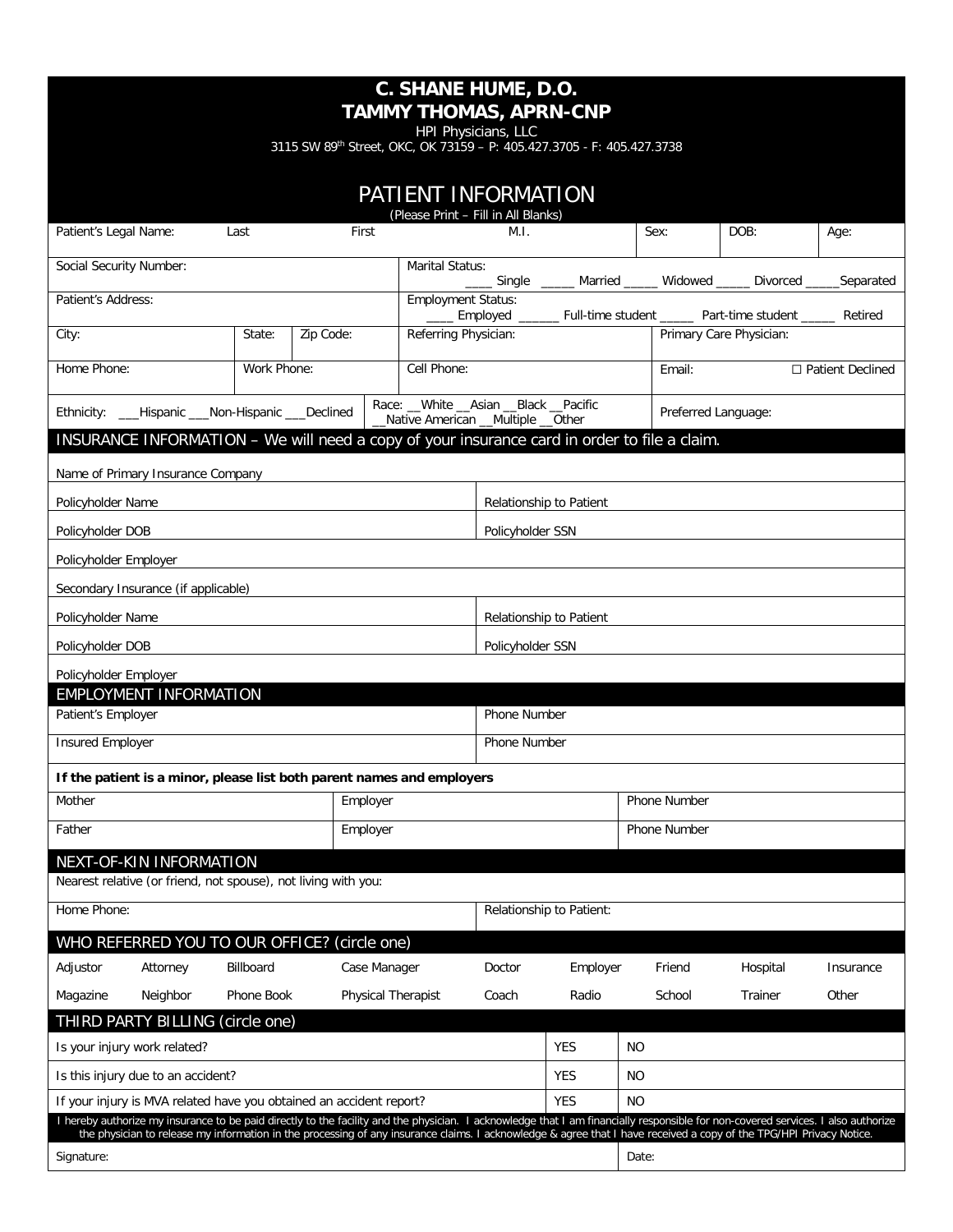HPI Physicians, LLC

3115 SW 89th Street, OKC, OK 73159 – P: 405.427.3705 - F: 405.427.3738

Chart No.

# HPI PHYSICIANS, LLC

Authorization to Release Information via Phone/Family/Friends

Patient Name:\_\_\_\_\_\_\_\_\_\_\_\_\_\_\_\_\_\_\_\_\_\_\_\_\_\_\_\_\_\_\_\_\_\_\_\_\_\_\_\_\_\_\_\_\_\_\_\_\_ DOB:\_\_\_\_\_\_\_\_\_\_\_\_\_\_

I hereby authorize confidential communications from the physicians or staff of OSSO and/or HPI Physicians regarding my health, care, treatments, appointments, prescriptions, etc…to be received at any of the numbers given below. I authorize the staff to leave messages on the voicemail or with the individual who answers the phone at any of the below numbers:

| Home Phone | Work Phone |  |
|------------|------------|--|
| Cell Phone | Other      |  |

I authorize the following individuals to call the office on my behalf to verify the status of appointments, treatment plans, medications and account information. These individuals may also pick up prescriptions and/or samples that I have requested:

| Name | Relation |  |
|------|----------|--|
| Name | Relation |  |
| Name | Relation |  |
| Name | Relation |  |

I understand that this authorization will remain in effect until I revoke the authorization in writing.

\_\_\_\_\_\_\_\_\_\_\_\_\_\_\_\_\_\_\_\_\_\_\_\_\_\_\_\_\_\_\_\_\_\_\_\_\_\_\_\_\_\_\_\_\_\_\_\_\_\_\_\_ \_\_\_\_\_\_\_\_\_\_\_\_\_\_\_\_\_\_\_\_\_\_\_\_\_\_

Patient Signature Date Date Control of the Date Date Date Date Date

STAFF ONLY

Documented by: Initials \_\_\_\_\_\_\_ Date \_\_\_\_\_\_\_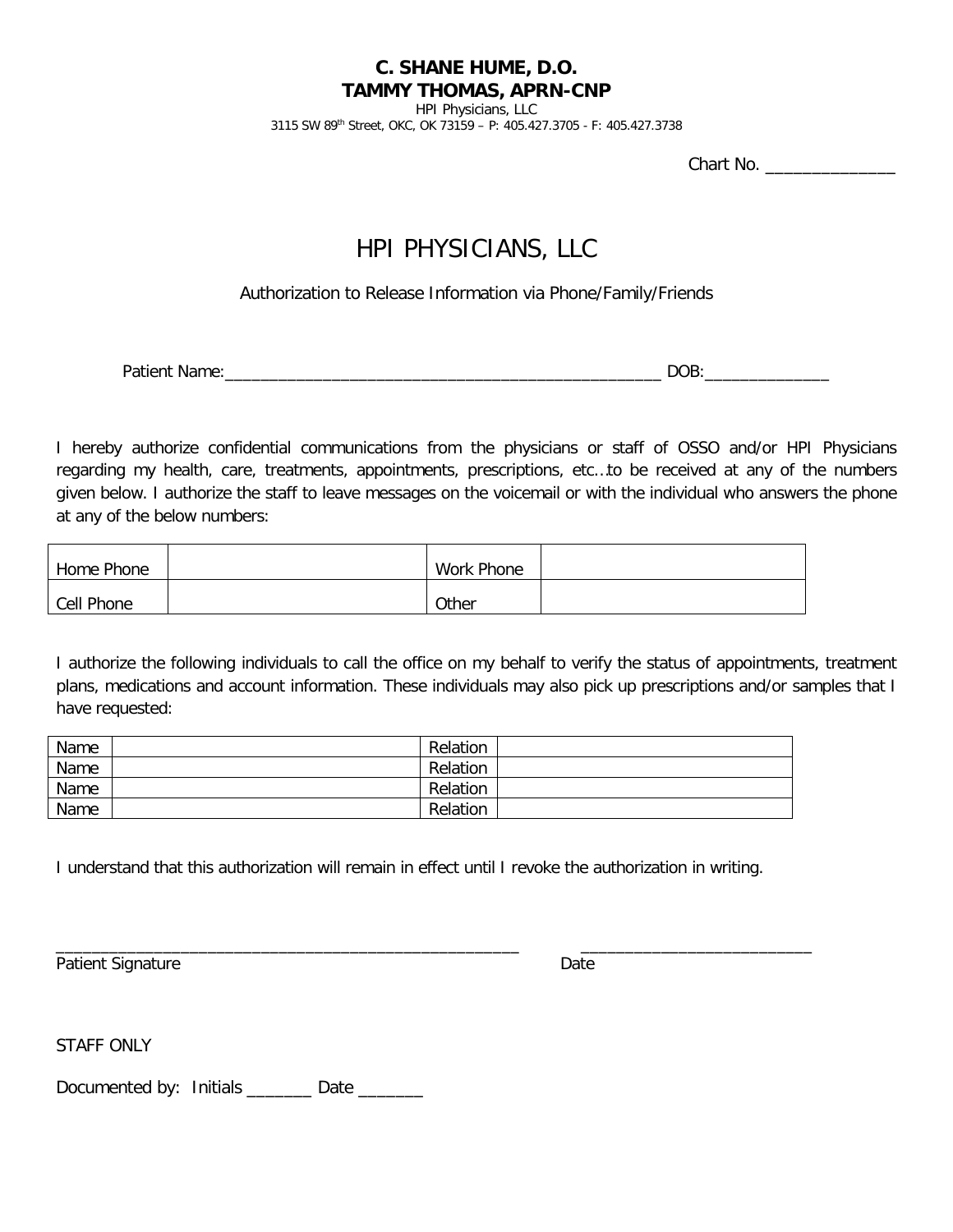HPI Physicians, LLC 3115 SW 89th Street, OKC, OK 73159– P: 405.427.3705 - F: 405.427.3738

# AUTHORIZATION FOR TREATMENT

I hereby authorize the physician(s) in charge of the care of the patient of Oklahoma Sports Science & Orthopedics (OSSO) or HPI Physicians (HPI-P) to administer treatment as may be deemed necessary or advisable in the diagnosis and treatment of this patient.

## AUTHORIZATION FOR RELEASE OF MEDICAL INFORMATION

I hereby authorize the physician(s) of OSSO or HPI-P to disclose any or all of the information in my medical records to any person, corporation or agency which is or may be liable for all or part of OSSO or HPI-P charge or who may be responsible for determining the necessity, appropriateness, amount or other matter to the physician's treatment or charge including, but not limited to, insurance companies, health maintenance organizations, preferred provider organizations, workers' compensation carriers, welfare funds, the Social Security Administration or its intermediaries or carriers. I UNDERSTAND THAT MY MEDICAL RECORDS MAY CONTAIN INFORMATION THAT INDICATES THAT I HAVE A COMMUNICABLE DISEASE WHICH MAY INCLUDE BUT IS NOT LIMITED TO DISEASE SUCH AS HEPATITIS, SYPHILIS, GONORRHEA OR THE HUMAN IMMUNODEFICIENCY VIRUS, ALSO KNOWN AS ACQUIRED IMMUNE DEFICIENCY SYNDROME (AIDS). With this knowledge, I give my consent to the release of all information in my medical records, including any information concerning identity, and release Oklahoma Sports Science and Orthopaedics, its agents and its employees from liability in connection with the release of the information contained therein.

## ASSIGNMENT OF INSURANCE BENEFITS

I hereby authorize payment directly to my physician(s) of the medical insurance benefits otherwise payable to me for services rendered during my visit at OSSO or HPI-P. I understand I am financially responsible for charges not covered by this assignment.

You agree that, to the fullest extent permitted by law, we may remit all or a portion of any credit balances or other amounts due to you from us to any of our affiliates to whom you have any balance owing fees, items or services. We will advise you of any payments we make on your behalf to our affiliates.

## WAIVER OF RESPONSIBILITY OF VALUABLES

I hereby release OSSO or HPI-P from any claim for responsibility or damages in the event of loss of my property, including money and jewelry.

I understand a photocopy of this document is as valid as the original.

| <b></b><br>Siane | <u>oac</u><br>$-$ |
|------------------|-------------------|
|------------------|-------------------|

(Patient)

OR \_\_\_\_\_\_\_\_\_\_\_\_\_\_\_\_\_\_\_\_\_\_\_\_\_\_\_\_\_\_\_\_\_\_\_\_\_ (Nearest relative or responsible party)

Policyholder's Signature \_\_

(Relationship to patient)

NOTICE TO PATIENTS: Information in your medical record that you have/may have a communicable or venereal disease is made confidential by law and cannot be released without your permission, except in limited circumstances, including release of persons who have had risk exposures, release pursuant to an order of the court of the Dept. of Health, release among healthcare providers or release for statistical or epidemiological purposes. When such information is released, it cannot contain information from which you could be identified unless release of that identifying information is authorized by you, by an order of the court, or the Dept. of Health, or by law.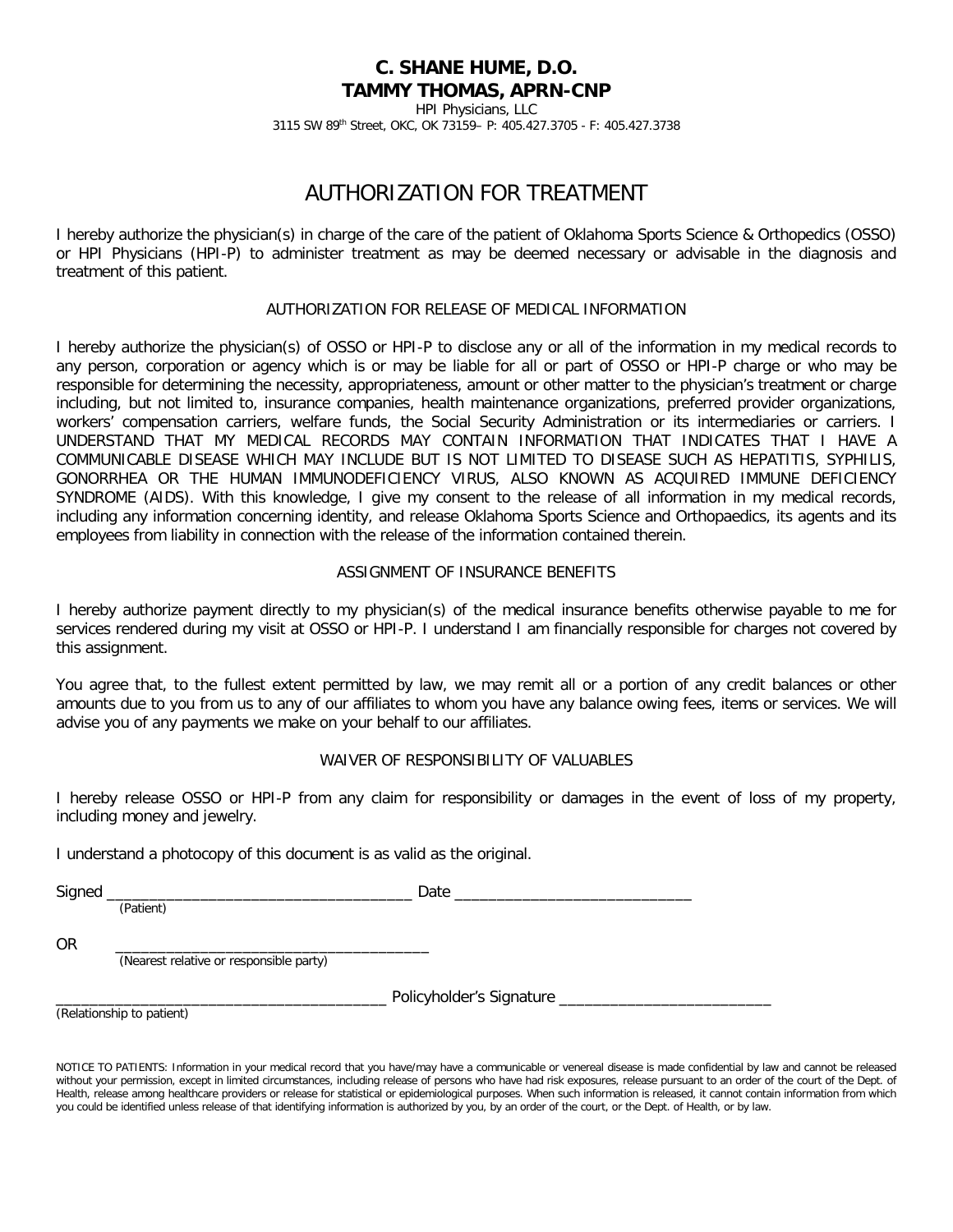HPI Physicians, LLC

3115 SW 89th Street, OKC, OK 73159 – P: 405.427.3705 - F: 405.427.3738

# OKLAHOMA SPORTS SCIENCE AND ORTHOPAEDICS

A DIVISION OF THE PHYSICIANS' GROUP or HPI PHYSICIANS, LLC

# FINANCIAL POLICY

Thank you for choosing Oklahoma Sports Science & Orthopaedics (OSSO) are you healthcare provider. At OSSO, we are dedicated to providing the highest quality, most cost effective care. We specialize in adult and pediatric orthopedics, sports medicine, physical medicine and rehabilitation, pain management, reconstructive and orthopedic spine surgery and hand surgery.

In addition to accepting traditional insurance plans and Medicare we are contracted with numerous Preferred Provider Organizations (PPO) and Health Maintenance Organizations (HMO). Because each plan is different, and constantly updating providers' participation status, please check with your particular plan to make sure we are currently participating in your network. We ask that you assist us in maximizing your insurance coverage by cooperating fully in all referral, prior authorization and pre-certification processes. **Please be aware that all insurance carriers do not consider some services rendered a covered benefit. It is important that you are aware of your insurance policy provisions of coverage.** 

Accurate, up-to-date information is the patient's responsibility; please notify our office of any changes in your insurance or personal billing information. Please bring your current insurance card, or any other information that is required by your insurance company to each appointment. By maintaining updated information this ensures that your medical claims are filed correctly and prevents any unnecessary delays in processing your claim.

Payment for all co-insurance, deductible and non-covered services are due at the time of service unless special payment arrangements have been made. Payments can be made by cash, check, money order, Visa, Discover, American Express or MasterCard. We do have a payment plan for patients who have financial concerns. Please notify our office at 405.427.3705 to make financial arrangements. Please be aware that charges for physical therapy, durable medical equipment, laboratory testing, anesthesia, hospital, ambulatory surgery facilities and some radiology services may be billed separately.

If your injury was due to a motor vehicle accident (MVA) you will be setup on a self-pay account for any charges incurred up to \$500. If charges exceed \$500, a claim will be filed with the third party insurance carrier. In order to file this claim, complete billing information will be requested from the patient. A lien may be filed with the third party in order to ensure payment to the physician. **Please note that not all OSSO/HPI-P Physicians will accept third party/MVA patients.** 

#### **There is a \$35 charge for any FMLA, disability or accidental form completed. This charge is applicable per form completed and is payable prior to completion. There is a \$50.00 charge for any appointments not cancelled within 24 hours.**

If you require surgery or other invasive procedures and are scheduled at Community Hospital or Northwest Surgical Hospital, please be advised that your physician may have ownership in those facilities. If you wish, you may request another facility.

Again, thank you for allowing Oklahoma Sports Science & Orthopaedics to participate in your care.

Sincerely,

OSSO Physicians and Staff

|        | My signature below acknowledges receipt of this Financial Policy:                                                                                                                  |      |  |
|--------|------------------------------------------------------------------------------------------------------------------------------------------------------------------------------------|------|--|
| Signed | <u> 1989 - Johann Stoff, deutscher Stoff, der Stoff, der Stoff, der Stoff, der Stoff, der Stoff, der Stoff, der S</u><br>(Signature of person financially responsible for payment) | Date |  |
|        |                                                                                                                                                                                    |      |  |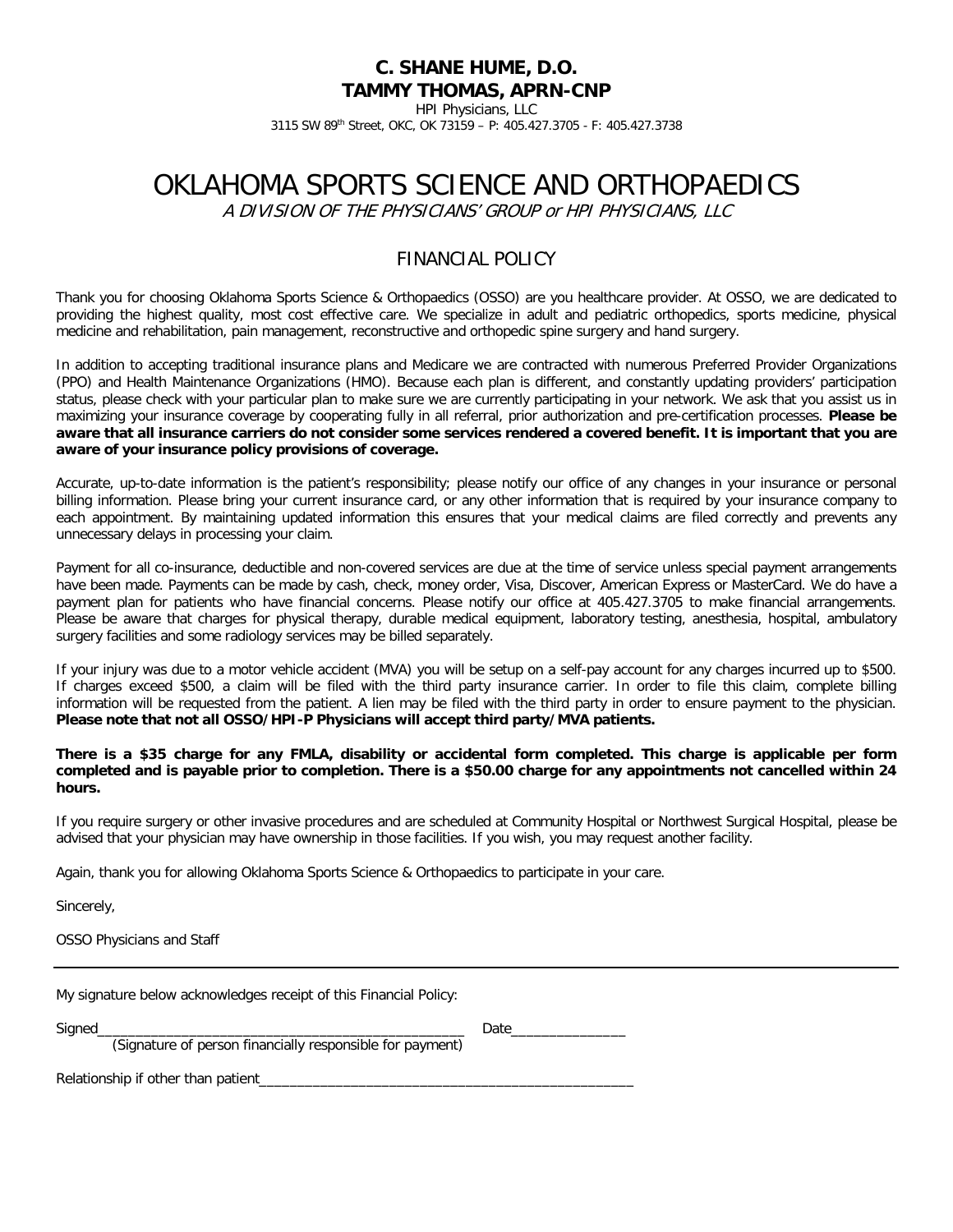HPI Physicians, LLC

3115 SW 89th Street, OKC, OK 73159 – P: 405.427.3705 - F: 405.427.3738

# **Acknowledgement of Receipt of Notice of Privacy Practices**

I acknowledge that I have been provided with the Notice of Privacy Practices ("Notice"):

- The Notice tells me how The Physicians' Group, LLC or HPI Physicians, LLC, as applicable (the "Practice"), will use protected health information for the purposes of treatment, payment for treatment and healthcare operations.
- The Notice explains in more detail how the Practice may use and share protected health information other than treatment, payment and healthcare operations.
- The Practice will also use and share protected health information as permitted or required by law.
- If I am a patient receiving health services at the Practice, I consent to the Practice using and disclosing my protected health information contained in my treatment records maintained by the Practice for the purposes detailed in the Practice's Notice of Privacy Practices.

| Patient Name (print): _____ |  |
|-----------------------------|--|
| Patient Date of Birth:      |  |

\_\_\_\_\_\_\_\_\_\_\_\_\_\_\_\_\_\_\_\_\_\_\_\_\_\_\_\_\_\_\_\_\_\_\_\_\_\_\_\_\_\_\_\_\_\_\_\_\_\_\_\_\_\_\_\_\_\_\_\_\_\_\_\_\_\_\_\_\_\_\_\_\_\_\_\_\_\_\_\_\_\_\_\_\_\_\_\_\_\_\_\_

\_\_\_\_\_\_\_\_\_\_\_\_\_\_\_\_\_\_\_\_\_\_\_\_\_\_\_\_\_\_\_\_\_\_\_\_\_\_\_\_\_\_\_\_\_\_\_\_\_\_\_\_\_\_\_\_\_\_\_\_\_\_\_\_\_\_\_\_\_\_\_\_\_\_\_\_\_\_\_\_\_\_\_\_\_\_\_\_\_\_\_\_

\_\_\_\_\_\_\_\_\_\_\_\_\_\_\_\_\_\_\_\_\_\_\_\_\_\_\_\_\_\_\_\_\_\_\_\_\_\_\_\_\_\_\_\_\_\_\_\_\_\_\_\_\_\_\_\_\_\_\_ Date:\_\_\_\_\_\_\_\_\_\_\_\_\_\_\_\_\_\_\_\_\_\_\_\_\_\_\_\_

#### **This form must be signed by either the patient or by the patient's personal representative.**

If this form is signed by the patient's personal representative, please provide a copy of the document naming the personal representative and provide a description of the personal representative's authority to act on behalf of the patient:

Signature of Patient or Patient's Personal Representative

## **Current contact information for patient or personal representative signing this form:**

#### **FOR PRACTICE USE ONLY**

I attempted to obtain the signature of the patient or the patient's personal representative on this Acknowledgement but did not because:

It was emergency treatment I could not communicate with the patient The patient refused to sign The patient was unable to sign because \_\_\_\_\_ Other: \_\_\_\_\_\_\_\_\_\_\_\_\_\_\_\_\_\_\_\_\_\_\_\_\_\_\_\_\_\_\_\_\_\_\_\_\_\_\_\_\_\_\_\_\_\_\_\_\_\_\_\_\_\_\_\_\_\_\_\_\_\_\_

Signature Practice Staff Member Name (please print) and title Name (please print) and title Name (please print) and title

\_\_\_\_\_\_\_\_\_\_\_\_\_\_\_\_\_\_\_\_\_\_\_\_\_\_\_\_\_\_\_\_\_\_\_\_\_\_\_\_\_\_\_\_\_\_\_\_\_\_\_ \_\_\_\_\_\_\_\_\_\_\_\_\_\_\_\_\_\_\_\_\_\_\_\_\_\_\_\_\_\_\_\_\_\_\_\_\_\_\_\_\_\_\_\_\_ \_\_\_\_\_\_\_\_\_\_\_\_\_\_\_

**This form should be placed in patient's medical record.**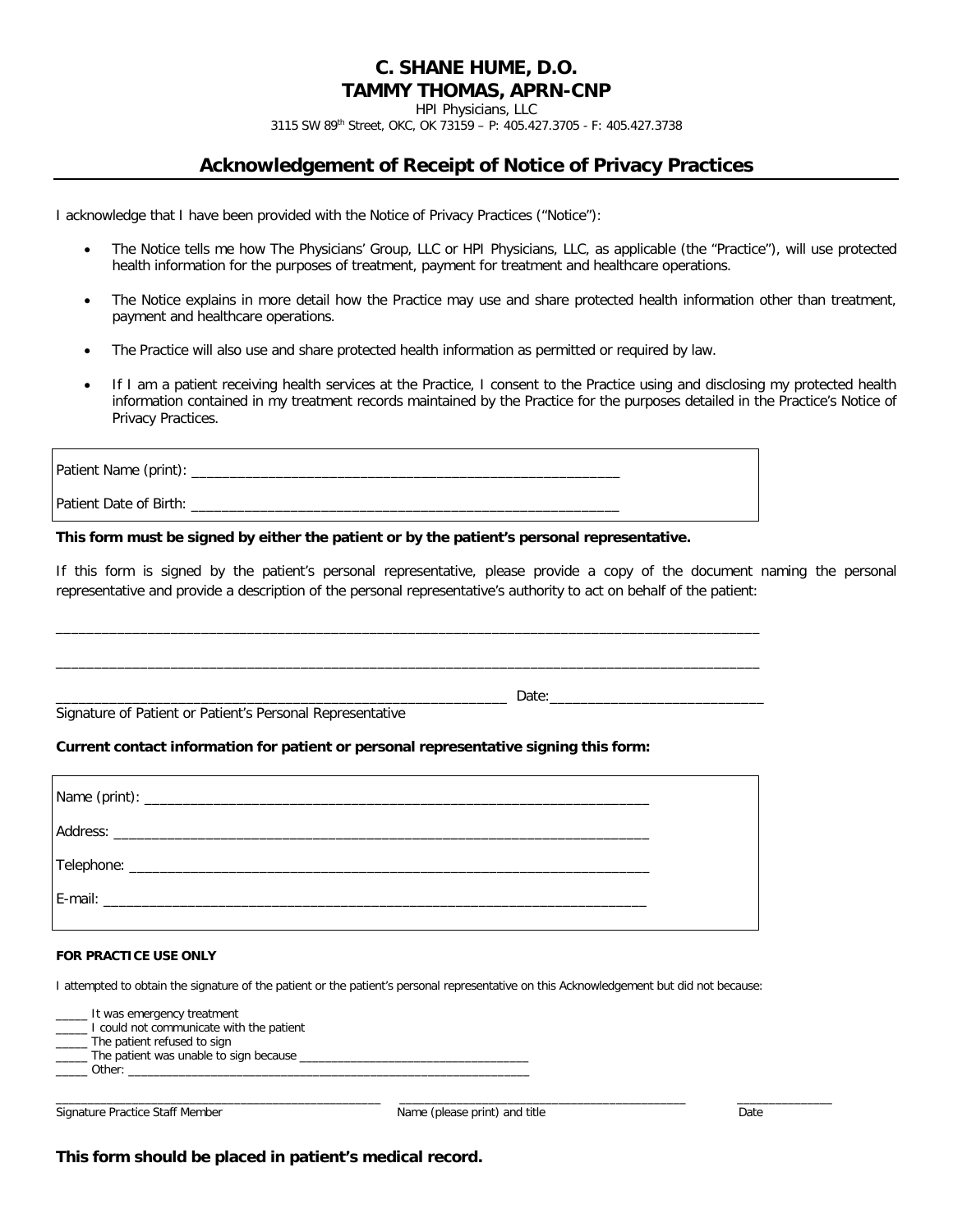HPI Physicians, LLC

3115 SW 89th Street, OKC, OK 73159 – P: 405.427.3705 - F: 405.427.3738

## **AGREEMENT FOR CONTROLLED SUBSTANCE PRESCRIPTIONS**

Print Patient Name: DOB:

The purpose of this Agreement is to prevent misunderstandings about certain medicines the patient will be taking for pain management and/or anxiety management. This is to help both the patient and their provider comply with the law regarding controlled medications. Please read this contract thoroughly, as it is a condition of your continued treatment. Your signature will be required.

## The use of opioids, benzodiazepines and stimulants may cause addiction, and is only one part of a complete treatment plan.

## **I agree to the following:**

- 1. I am responsible for my medicines. I will not share, sell, or trade my medicine. I will not take any medicine not prescribed to me.
- 2. Forging or altering a narcotic prescription, or distributing medications to others is a crime. I understand that should any of the above occur, my entire care with this office will be terminated, and I will be reported to law enforcement authorities.
- 3. Excessive phone calls requesting increased dosages or frequency is viewed as drug-seeking behavior. Changes in medication will not be made without an office visit.
- 4. I will not increase my medicine until I speak with my doctor or nurse.
- 5. My medicine may not be replaced if it is lost, stolen, or used up sooner than prescribed.
- 6. I will keep all appointments set up by my doctor. I will notify my doctor's office at least 24 hours prior to my scheduled appointment if I must cancel. Multiple cancellations, no-shows, or rescheduled appointments may be considered noncompliance and may result in my termination as a patient.
- 7. I will bring the pill bottles with any remaining pills of this medicine to each clinic visit.
- 8. I agree to come to the office for a pill count at any time if asked by my doctor.
- 9. I will not use any illegal or controlled substances including marijuana, cocaine, amphetamines, etc.
- 10. I agree to give a blood or urine sample, if asked, to test for illegal drug and other medication use. I understand that my insurance company might not cover the test, and I will be responsible for the payment. I understand that this test can be very costly. This drug screen may be given at my initial visit, and again randomly through the course of my treatment.
- 11. I understand that my doctor's office will utilize the Oklahoma Bureau of Narcotics Drug Tracking Program.
- 12. I have been informed by my physician about narcotic effects, including the normal physiological effects of tolerance (where I might need to take more medication to obtain the same pain relief), and dependence (an uncomfortable withdrawal reaction which may occur if I stop taking medication abruptly), and the abnormal effects of addiction (psychological dependence leading to abnormal behavior), which is very rare in patients with genuine pain.
- 13. I understand that narcotics can adversely affect my judgment in making business decisions, and in operating equipment such as an automobile.
- 14. I understand that the main treatment goal is to improve my ability to function and/or work, not simply decrease pain. In consideration of that, I agree to help myself by following better health habits such as exercising regularly, achieving optimal weight control and limiting my use of unhealthy substances like alcohol and tobacco. I understand that only by following a healthier lifestyle can I hope to have the most successful outcome from my treatment.
- 15. I understand that there will be a trial period for this medication regime. Within this period, my case will be reviewed. If there is no evidence that I am improving, or that progress is being made to improve my function and quality of life, my medication regime will be tapered and my care will be referred back to my primary care physician.
- 16. Non-payment of services rendered may result in my office visit being rescheduled. Per this agreement, refills will only be provided at regularly scheduled office visits. If my office visit is rescheduled due to non-payment, I will not receive a refill on my medications.